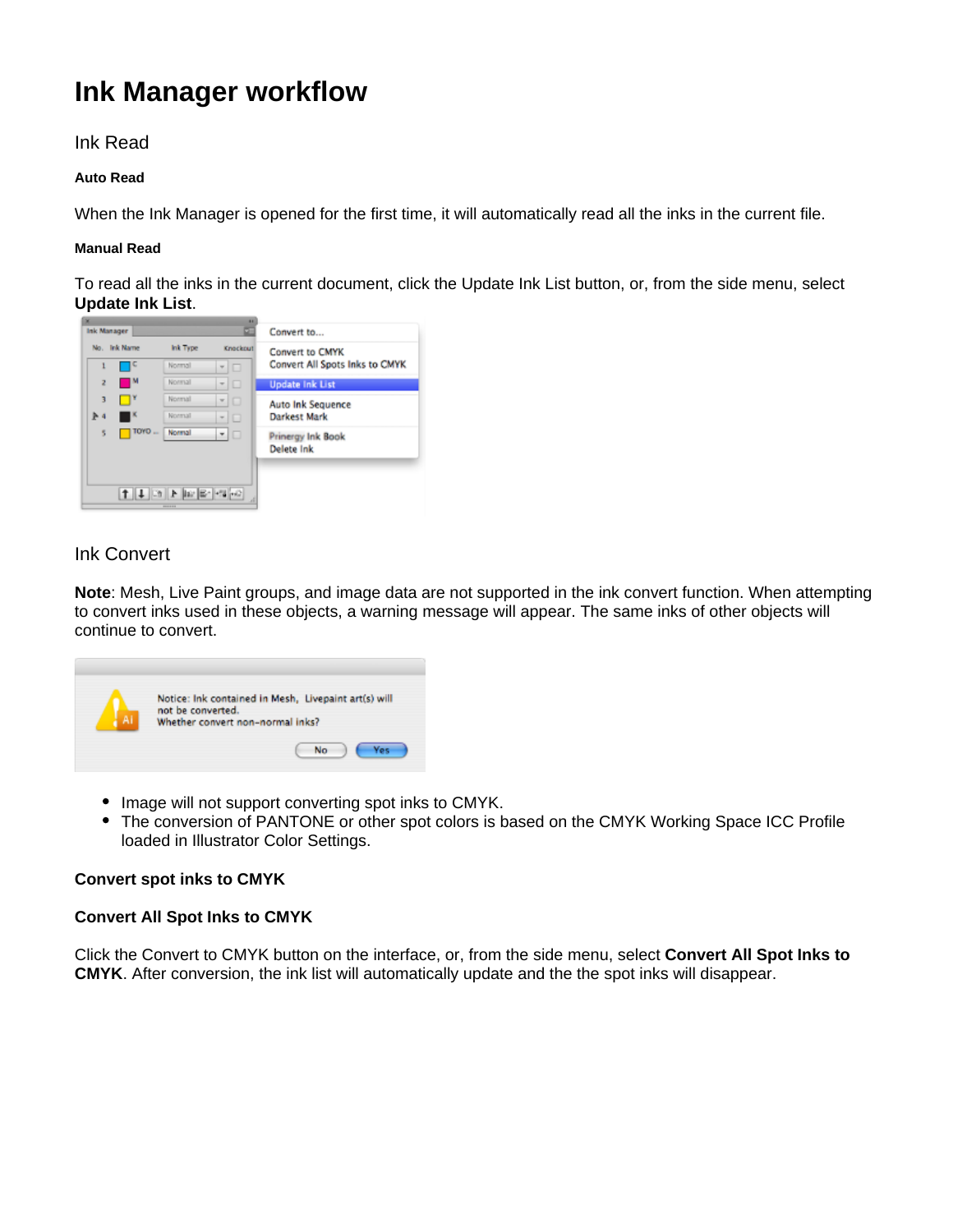

#### **Convert the selected spot inks**

- 1. From the Ink Manager ink list, select one or more spot inks.
- 2. Click the Convert to CMYK button on the interface, or, from the side menu, select **Convert to CMYK**. After conversion, the ink list will automatically update once, and the converted spot inks will disappear from the ink list.



#### **Convert an ink to selected ink**

#### **Convert an ink to selected ink or null**

- 1. Select one or more inks from the ink list.
- 2. Click the Convert to button or, from the side menu, select **Convert to**.

| ×              | Ink Manager  |                     | $+11x$<br>$-1$        | Conversion     |                 |                                |
|----------------|--------------|---------------------|-----------------------|----------------|-----------------|--------------------------------|
|                | No. Ink Name | <b>Ink Type</b>     | Knockout              | No.            | <b>Ink Name</b> | Convert To                     |
| ı              | ٦٥           | Normal              | O<br>$\mathcal{L}$    | ı              | ١C              | C<br>$\boldsymbol{\mathrm{w}}$ |
| $\overline{2}$ | −            | Normal              | <b>*</b> 0            | $\overline{2}$ | ■™              | M<br>٠                         |
| 3              | u۳           | Normal              | o<br>$\overline{\nu}$ | 3              | $\blacksquare$  | ¥<br>۰                         |
| 医石             | ш            | Normal              | - 10                  | A              | ПΚ              | lΥ<br>$\blacksquare$           |
| 5              | $\Box$ TOYO  | Normal              | ▼□                    | 5              | TOYO            | TOYO 0<br>٠                    |
|                |              |                     |                       |                |                 |                                |
|                |              |                     |                       |                |                 |                                |
|                |              | $11.5$ Fig. 2 $4.7$ |                       | <b>OK</b>      |                 | Cancel<br>Reset                |
|                |              |                     |                       |                |                 | 8444                           |

3. Select the targeted ink or null, and click **OK**. Clicking **Cancel** will cancel the operation and return to the Ink Manager main dialog box. The system will save the ink with the selected state.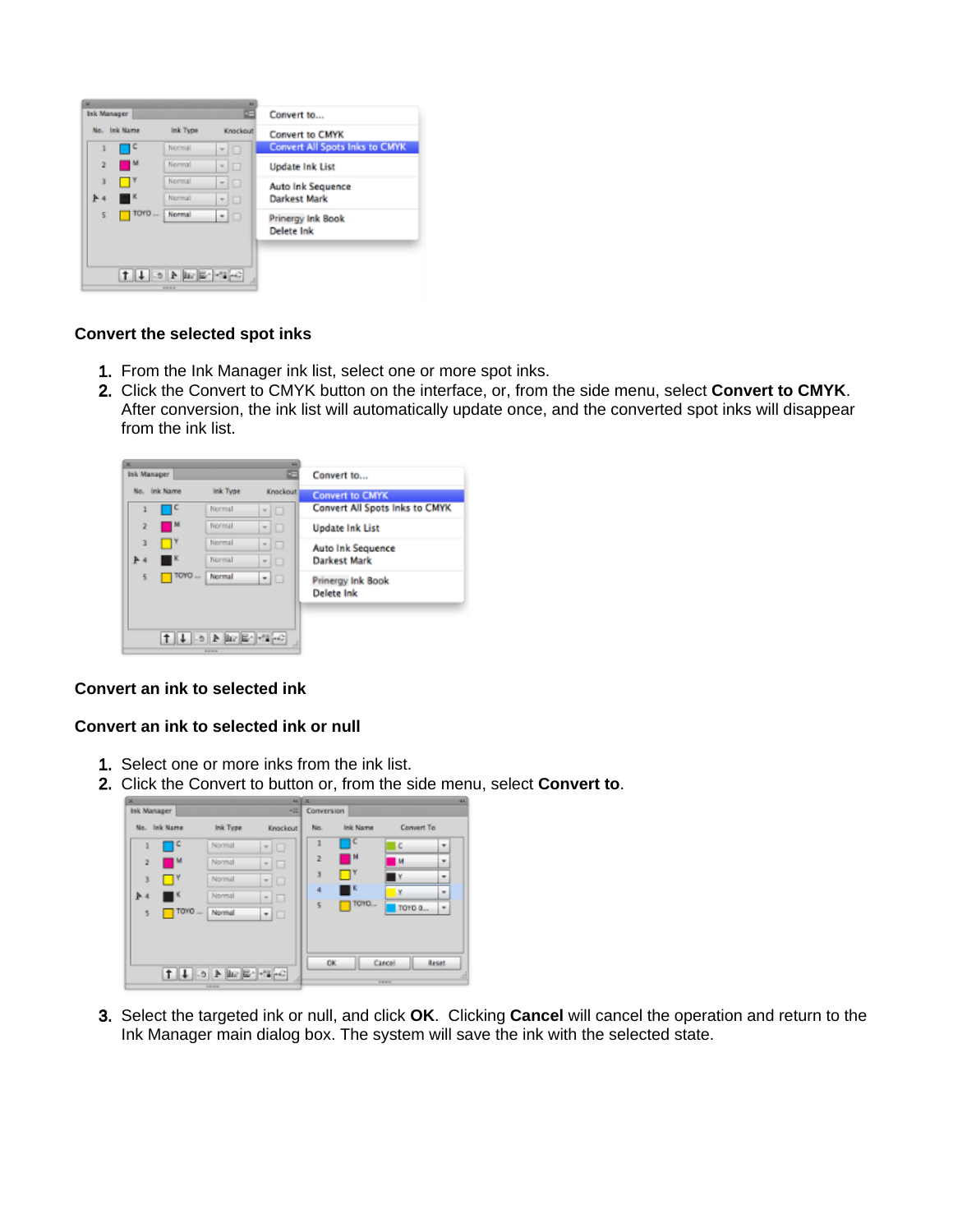| ×                                                       |              |          |                               | 44       | I x        |          |                  | $\overline{\phantom{a}}$ |
|---------------------------------------------------------|--------------|----------|-------------------------------|----------|------------|----------|------------------|--------------------------|
| Ink Manager                                             |              |          |                               | ÷        | Conversion |          |                  |                          |
|                                                         | No. Ink Name | Ink Type |                               | Knockout | No.        | Ink Name | Convert To       |                          |
|                                                         | ⊣⊂           | Normal   | □<br>$\sim$                   |          | 1          | C        | c                | ٠                        |
| 2                                                       | M            | Normal   | $\sim$<br>□                   |          | ž          | M        | M                | ٠                        |
| 3                                                       | ۹۴           | Normal   | □<br>$\omega$                 |          | J          | ι۲       | ٧                | ٠                        |
| $P = 4$                                                 | ш×.          | Normal   | □<br>$\overline{\phantom{a}}$ |          | ۵          | K        | <b>NULL</b><br>L | $\blacktriangle$         |
| 5                                                       | TOYO         | Normal   | -   □                         |          | 5          | TOYO     | м                | <b>NULL</b>              |
|                                                         |              |          |                               |          |            |          | v<br>κ           |                          |
|                                                         |              |          |                               |          |            |          | TOYO 0189p v     |                          |
|                                                         |              |          |                               |          | OK         |          | Cancel           | Reset                    |
| $  \cdot  _2$ $  \cdot  _2$ $  \cdot  _2$ $  \cdot  _2$ |              |          |                               |          |            |          |                  |                          |
|                                                         |              |          |                               |          |            |          | $- - - -$        |                          |

After converting, the ink list will automatically update and the converted inks will disappear.

#### **Convert an ink to a Custom Ink**

- 1. Select one or more inks from the ink list.
- 2. Click the Convert to button or, from the side menu, select **Convert Ink**.
- 3. Select **Custom Ink**. The New Ink panel appears.
- 4. Set the CMYK formula, name the new ink, and click **OK**. After converting an ink, the ink list will automatically update and any converted inks will disappear.

|                 | New Ink                                                                                |              |
|-----------------|----------------------------------------------------------------------------------------|--------------|
| <b>Ink Name</b> |                                                                                        | OK<br>Cancel |
|                 | C F<br>96<br>٥<br>196<br>M <sub>E</sub><br>O<br>96<br>o<br>K <sub>E</sub><br>196<br>۱o |              |

## Setting Ink Styles

You can choose from a selection of ink styles to apply to the ink (convert style). These ink styles are saved in the document and used by the Trap Tool. **Note**: The default ink style for CMYK inks is **Normal**. This ink style cannot be changed. If the ink is originally an opaque, varnish, or structural ink, the ink style cannot be changed.

- 1. From the ink list of the Ink Manager, select the target spot inks.
- 2. Select the pull-down menu beside the spot ink to set a new ink style.

| ×<br><b>Ink Manager</b> |                 | 44<br>Ξ  |  |  |  |
|-------------------------|-----------------|----------|--|--|--|
| <b>Ink Name</b><br>No.  | <b>Ink Type</b> | Knockout |  |  |  |
| c<br>$\mathbf{1}$       | Normal          |          |  |  |  |
| м<br>$\overline{2}$     | Normal          | □<br>w   |  |  |  |
| $\blacksquare$<br>3     | Normal          |          |  |  |  |
| ĸ<br>A                  | Normal          | п        |  |  |  |
| TOYO<br>5               | Normal          | г        |  |  |  |
|                         | Normal          |          |  |  |  |
|                         | Opaque          |          |  |  |  |
|                         | Varnish         |          |  |  |  |
|                         | Structural      | Opaque   |  |  |  |
|                         |                 |          |  |  |  |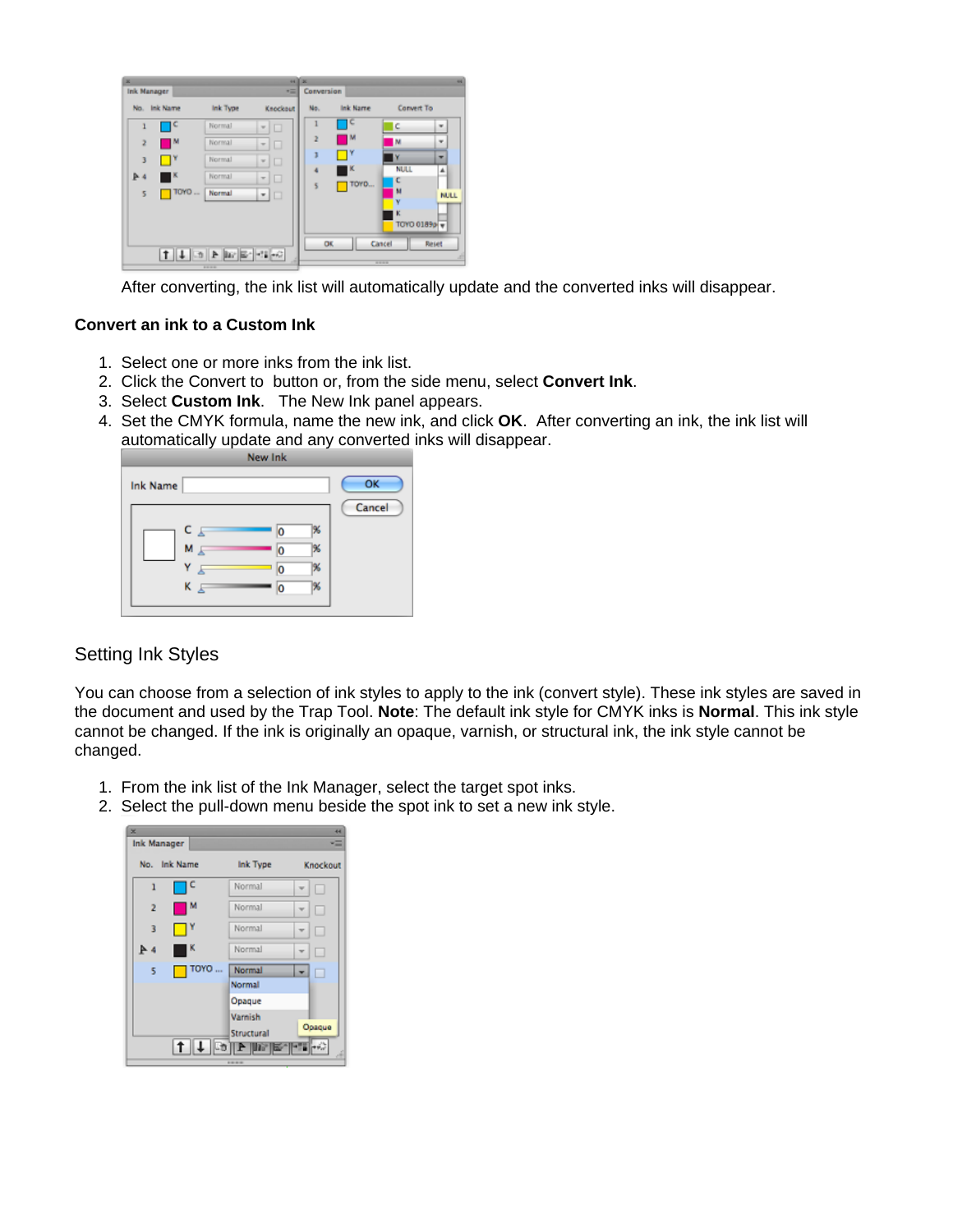Normal inks trap to each other based on their lightness or darkness. A lighter ink will trap into a darker ink. Opaque inks (such as metallics) will trap based on the Ink Sequence. An opaque ink that is lower than another opaque ink will knock out and trap into a higher opaque ink. The ink sequence for Opaque inks is typically the print order of the Opaques. Varnishes are treated as transparent inks, and will be ignored by the trapper. Structural inks, such as dielines, are non-printing inks and are generally just used for references on proofs. The Trapper will ignore any structural inks when trapping.

## Setting the Darkest Ink Mark

One ink is always designated as the "Darkest Mark" color for use by the Marks Tool. This is to ensure that content that does not contain black will have marks print out with another ink with sufficient contrast to be legible.

To set the Darkest Mark indicator, select one ink and, from the side menu, select **Darkest Mark**.



- After editing the inks (adding or deleting) and updating the ink list, the system will automatically save the original ink sequence, and put the newly added inks at the bottom of the list.
- By default, CMYK inks are always placed in the first four positions.

#### Ink Sequence

#### **Auto Ink Sequence**

When there are two or more inks in the Ink Manager, you can click the Auto Ink Sequence button, or, from the side menu, select **Auto Ink Sequence**.

The Ink Manager will automatically sequence the inks with the darkest ink at the top of the list and the lightest ink at the bottom and will automatically position the Darkest Mark  $\blacktriangleright$  to be the No. 1 ink.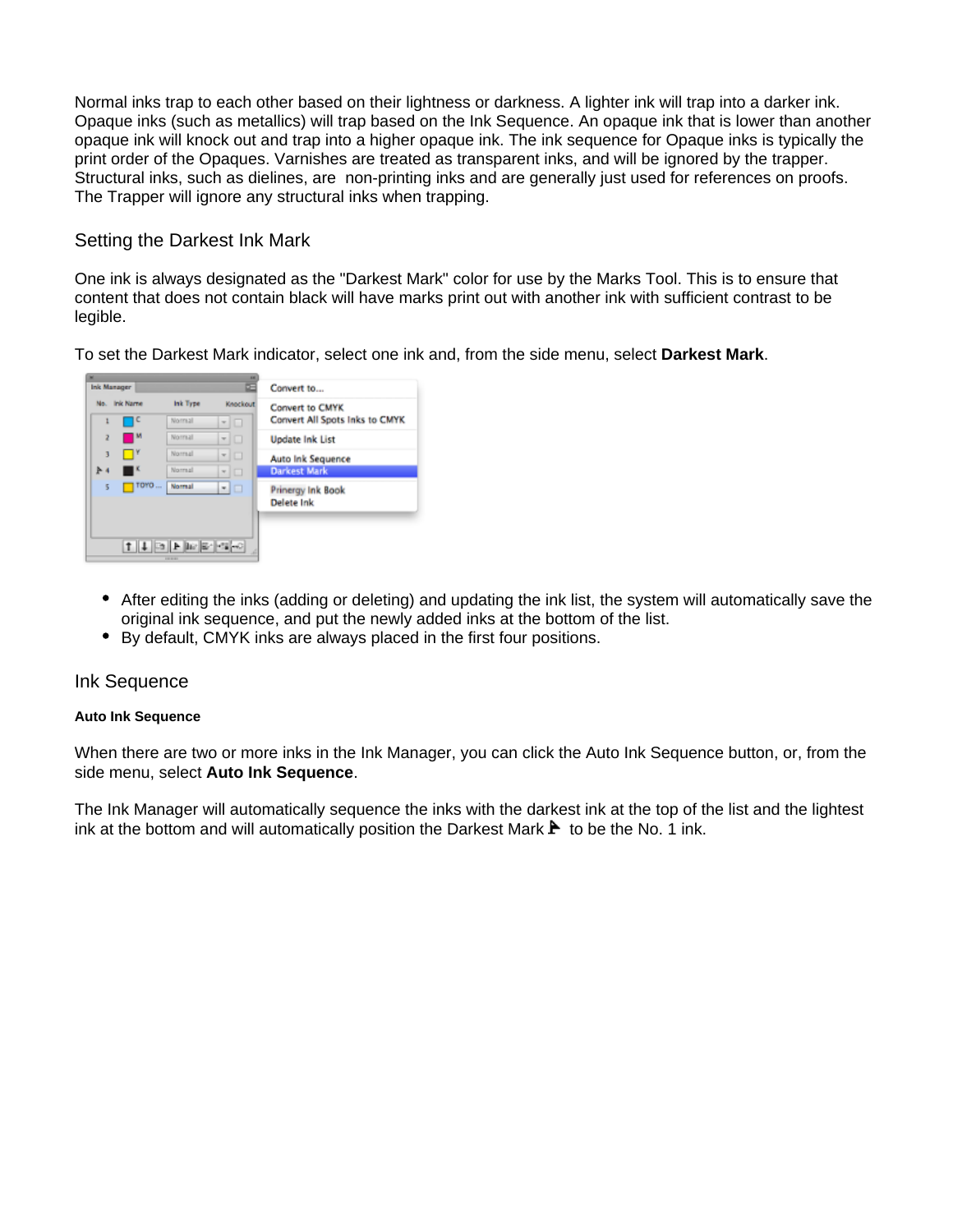When you click Auto Ink Sequence or select **Auto Ink Sequence** in the side pull-down menu, inks will be automatically ordered from top to bottom and from light to dark. The Darkest Mark  $\blacktriangleright$  will be automatically displayed in the end of the sequence.

|     |              |          |              | Convert to        |
|-----|--------------|----------|--------------|-------------------|
|     | No. Ink Name | Ink Type | Knockout     | Convert to        |
| 1   |              | Normal   | $\Box$<br>v. | <b>Convert Al</b> |
| z   |              | Normal   | IП           | <b>Update Ink</b> |
| э   |              | Normal   | □            | Auto Ink S        |
| - 4 |              | Normal   | □            | Darkest Ma        |
| s   | TOYO         | Normal   | H            | Prinergy In       |
|     |              |          |              | Delete Ink        |

Ink Type

Normal

Normal

Normal

Normal

Normal

 $[1] \begin{picture}(150,10) \put(0,0){\line(1,0){10}} \put(15,0){\line(1,0){10}} \put(15,0){\line(1,0){10}} \put(15,0){\line(1,0){10}} \put(15,0){\line(1,0){10}} \put(15,0){\line(1,0){10}} \put(15,0){\line(1,0){10}} \put(15,0){\line(1,0){10}} \put(15,0){\line(1,0){10}} \put(15,0){\line(1,0){10}} \put(15,0){\line(1,0){10}} \put(15,0){$ 

Knockout

 $\mathbf{v}$   $\Box$ 

 $\mathbf{v}$  $\Box$ 

 $\leftarrow$  $\Box$ 

 $\overline{\mathbf{r}}$  $\Box$ 

 $\overline{\phantom{a}}$ 

| Convert to                                        |
|---------------------------------------------------|
| Convert to CMYK<br>Convert All Spots Inks to CMYK |
| <b>Update Ink List</b>                            |
|                                                   |
|                                                   |
| <b>Auto Ink Sequence</b><br>Darkest Mark          |
| Prinergy Ink Book<br>Delete Ink                   |

| ×<br>44<br>Ink Manager                                                                              |              |             |        |          |  |  |  |
|-----------------------------------------------------------------------------------------------------|--------------|-------------|--------|----------|--|--|--|
|                                                                                                     | No. Ink Name | Ink Type    |        | Knockout |  |  |  |
| 1                                                                                                   | Y            | Normal      | $\Box$ |          |  |  |  |
| $\overline{2}$                                                                                      | TOYO         | Normal      | □      |          |  |  |  |
| 3                                                                                                   | ۱C           | Normal      | □      |          |  |  |  |
| 4                                                                                                   | м            | Normal      | $\Box$ |          |  |  |  |
| P <sub>5</sub>                                                                                      | шĸ           | Normal<br>м | $\Box$ |          |  |  |  |
|                                                                                                     |              |             |        |          |  |  |  |
| $\frac{1}{2}$ = $\frac{1}{2}$ = $\frac{1}{2}$ = $\frac{1}{2}$ = $\frac{1}{2}$ = $\frac{1}{2}$<br>zi |              |             |        |          |  |  |  |

#### **Manual Sequence**

Ink Manager No. Ink Name

 $\mathbb{A}1$ 

 $\overline{2}$ 

 $\overline{3}$ 

 $\overline{4}$ 

 $\overline{5}$ 

 $\blacksquare^{\kappa}$ 

 $\blacksquare$  M

ПC

 $\Box^Y$ 

 $\Box$ TOYO ...

Select an ink and change its sequence by clicking the Up Arrow button  $\Box$  or the Down Arrow button  $\Box$ . The ink number sequence cannot be changed. If one ink is removed, then one ink number will disappear.

## Delete Ink

Select one or more inks by pressing Ctrl or Shift key, and then clicking the Delete Ink icon. The corresponding ink will be removed from both the ink list and the image.

## Optional overprint